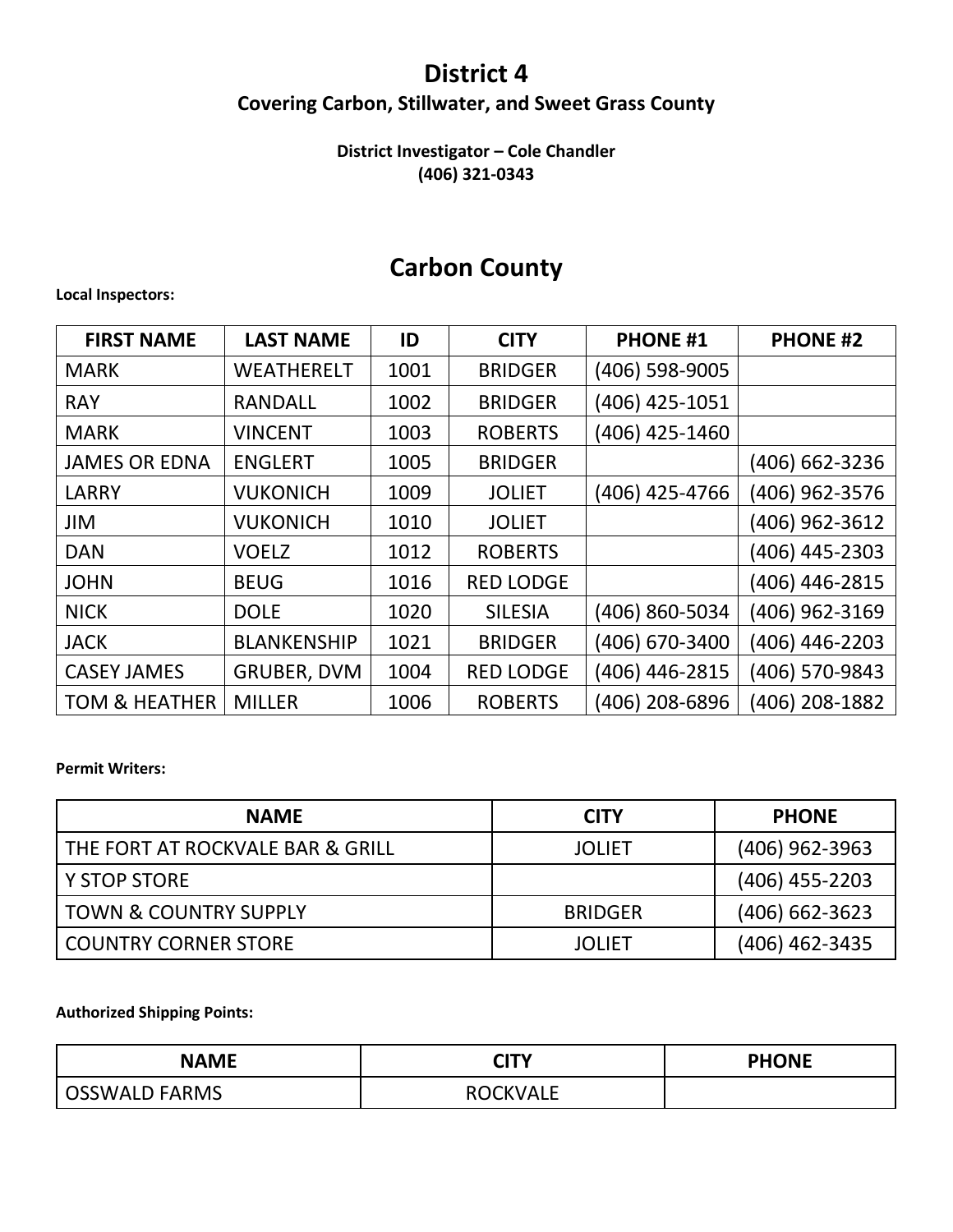# **Stillwater County**

### **Local Inspectors:**

| <b>FIRST NAME</b> | <b>LAST NAME</b> | ID   | <b>CITY</b>      | <b>PHONE #1</b> | <b>PHONE #2</b> |
|-------------------|------------------|------|------------------|-----------------|-----------------|
| <b>JASON</b>      | <b>WILLIAMS</b>  | 3204 | <b>COLUMBUS</b>  | (406) 321-0119  |                 |
| <b>DIANA</b>      | <b>SCOLLARD</b>  | 3213 | <b>ABSAROKEE</b> | (406) 328-4131  | (406) 328-4130  |
| <b>RICHARD</b>    | <b>POPP</b>      | 3215 | <b>PARK CITY</b> | (406) 855-9962  |                 |
| <b>JOKER</b>      | <b>LEBRUN</b>    | 3216 | <b>COLUMBUS</b>  | (406) 321-1497  | (406) 322-4177  |
| <b>REX</b>        | <b>ANDERSON</b>  | 3218 | <b>ABSAROKEE</b> |                 | (406) 328-4527  |
| DR BILL           | <b>ROUTEN</b>    | 3220 | <b>ABSAROKEE</b> |                 | (406) 328-4159  |
| <b>JUSTIN</b>     | <b>HAMILTON</b>  | 3222 | <b>COLUMBUS</b>  |                 | (406) 860-7651  |
| <b>PAUL</b>       | <b>YENNY</b>     | 3206 | <b>COLUMBUS</b>  | (406) 580-0839  |                 |
| <b>MONTY</b>      | <b>SIMENSON</b>  | 3207 | <b>COLUMBUS</b>  | (406) 780-0856  |                 |
| <b>JESSE</b>      | <b>OLSEN</b>     | 3203 | <b>ABSAROKEE</b> | (406) 328-4159  |                 |

### **Permit Writers:**

| <b>NAME</b>                  | <b>CITY</b>       | <b>PHONE</b>   |
|------------------------------|-------------------|----------------|
| <b>ACE HARDWARE</b>          | <b>COLUMBUS</b>   |                |
| <b>JULIE LINGREN</b>         | ABSAROKEE         |                |
| <b>MARGARET SEATING</b>      | <b>PARK CITY</b>  | (406) 633-2730 |
| <b>TWO RIVERS LIQUOR</b>     | <b>COLUMBUS</b>   |                |
| <b>VALLEY FARMERS SUPPLY</b> | <b>REED POINT</b> | (406) 326-2484 |
| <b>ROCKIN J</b>              | <b>ABSAROKEE</b>  | (406) 328-6248 |

### **Authorized Shipping Points:**

| <b>NAME</b>                                  | <b>CITY</b>      | <b>PHONE</b> |
|----------------------------------------------|------------------|--------------|
| <b>FLANAGAN SCALE</b>                        | <b>ABSAROKEE</b> |              |
| <b>MILLER YARDS</b>                          | <b>ABSAROKEE</b> |              |
| <b>NASH SCALE</b>                            | <b>ABSAROKEE</b> |              |
| <b>SHEEP CREEK SCALE</b>                     | <b>DEAN</b>      |              |
| <b>STILLWATER PACK</b>                       | <b>COLUMBUS</b>  |              |
| <b>WOODRICH RANCH YARDS</b>                  | <b>RAPELJE</b>   |              |
| MONTANA CATTLE CONNEXION / ROBBIE CATTLE CO. | <b>PARK CITY</b> |              |